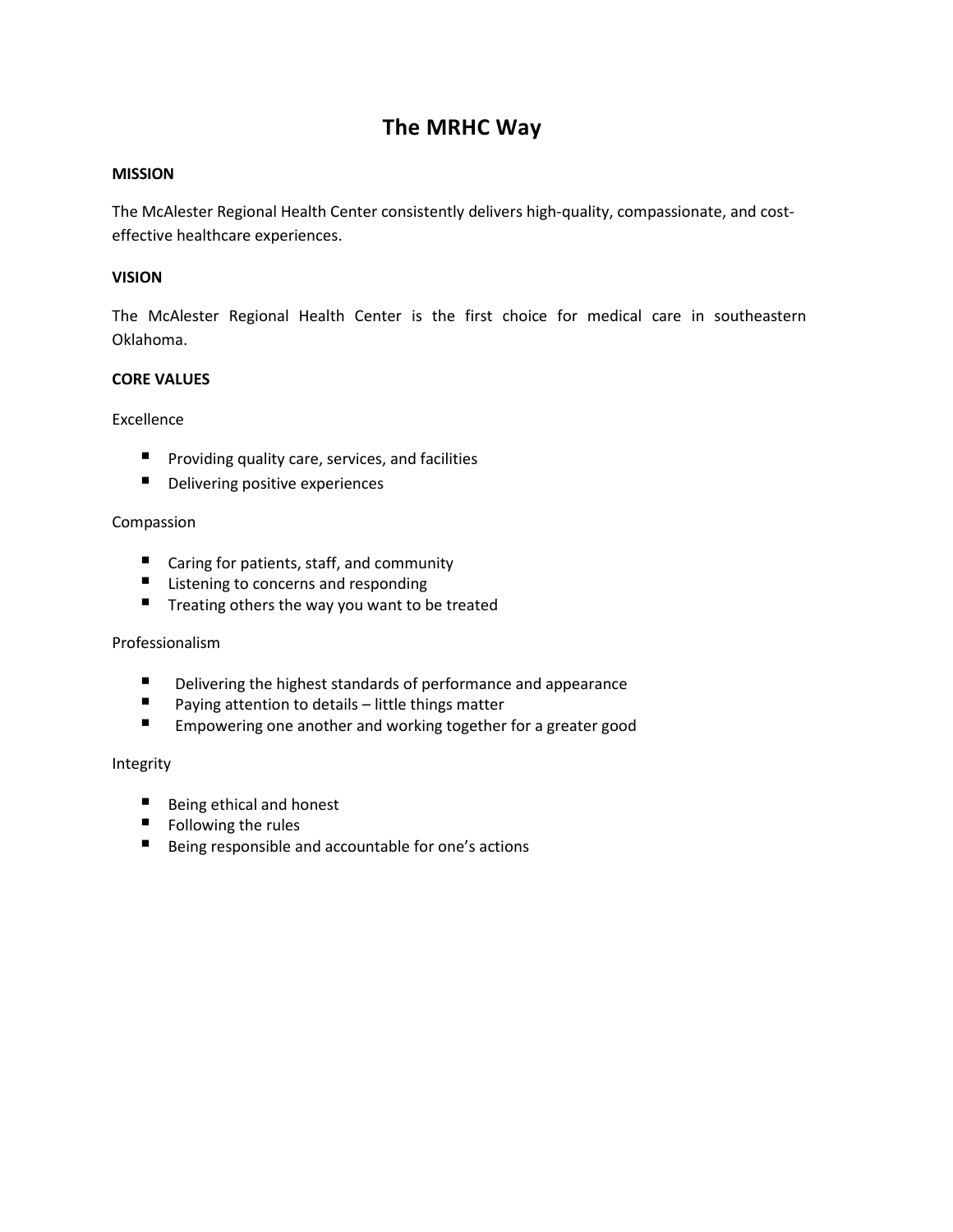# **STANDARDS OF BEHAVIOR**

## **ATTITUDE**

I am McAlester Regional Health Center. I believe that a culture of quality service is the heart of our organization. I recognize and respect our customers as unique individuals. I commit to treating every customer promptly and competently with courtesy, respect, and compassion. Therefore, I will...

- Have a sense of ownership. Provide the best possible care; demonstrate pride in your work.
- Exceed the customers' expectations.
- Use direct eye contact while introducing myself and addressing others.
- Speak highly of customers, other employees or departments, refraining from making excuses or blaming. Rudeness is never accepted.
- **E** Acknowledge customers immediately greet customers in the hallways in a friendly manner, with a warm attitude, and a smile. Never allow anyone to feel ignored. Value our customers' time by always providing prompt service.
- Practice the "HEAT" method: Hear them out, Empathize, Apologize, and take action.
- Practice "Service Recovery" when someone is dissatisfied. Verbalize "I am so sorry, what can I do to help?"
- Recognize that our customers have a sense of urgency and show them that we value their time. Customers are not an interruption of our work – they are our reason for being here.
- $\blacksquare$  Thank our customers for choosing McAlester Regional Health Center routinely practice an "attitude of gratitude".

### **APPEARANCE**

I am McAlester Regional Health Center. I strive to create a positive environment through my personal appearance and the appearance of the organization for which I work. Therefore, I will...

Personal Appearance

- $\blacksquare$  Wear my identification badge, properly visible on the upper part of my body or on a lanyard, at all times while on duty.
- Adhere to the MRHC dress code policy. Always be well groomed, neat, and appropriately dressed for my job.

Facility Appearance

Pick up and dispose of litter properly. Return equipment to the proper place. Keep work areas clean.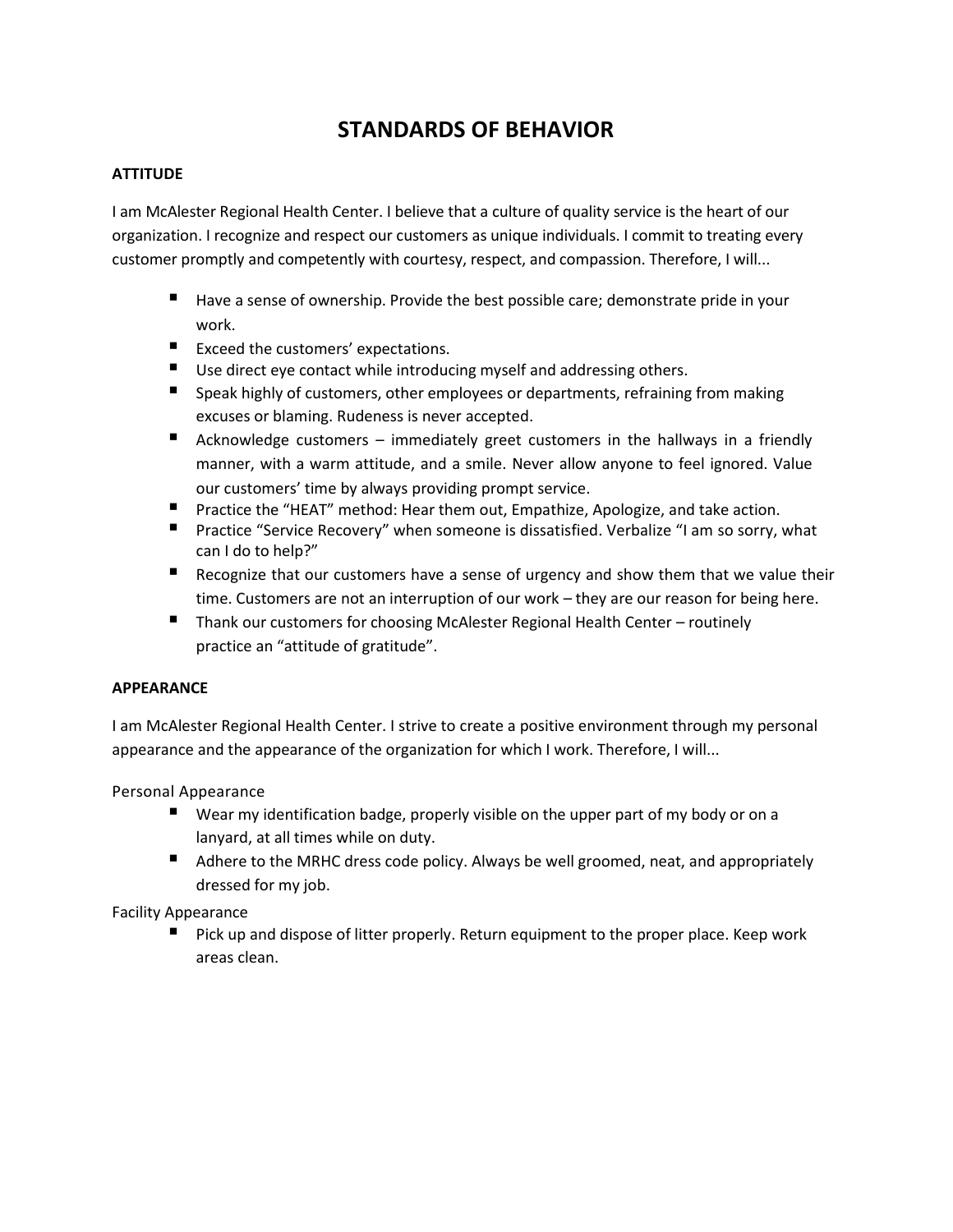### **RESPECT**

I am McAlester Regional Health Center. I recognize we treat customers with the utmost respect, dignity, courtesy, and confidentiality. Therefore, I will...

- Treat customers as I would want my family to be treated.
- Refrain from using profanity in the workplace.
- Introduce myself to customers and call them Mr. or Mrs. unless I know them well or have permission to call them by their first name.
- $\blacksquare$  Respect the rights and privacy of all customers. Knock and pause before entering a patient's room.
- Keep noise levels low in work areas.
- $\blacksquare$  Display kindness and offer help. Listen thoughtfully, empathetically, and respond appropriately.
- Be punctual in meeting a customer's requests and needs.
- Recognize and respect differing cultures, viewpoints, and beliefs.
- Make sure patient information is kept confidential. Never discuss patients and their care in public areas such as elevators and hallways.
- Refrain from personal conversations among employees within earshot of customers.
- Customer Waiting
	- o Educate families and provide a comfortable atmosphere for waiting. Keep customers informed frequently when there is a delay.
	- o Apologize if a wait occurs. Always thank the customer.
	- $\circ$  Update family members periodically while a patient is undergoing a procedure.
- Treat Colleagues (employees, physicians, other departments, volunteers) as professionals deserving courtesy, honesty and respect. Recognize we each have an area of expertise.
- Be courteous, honest, and thoughtful in our interactions. Greet everyone. Manage up, speaking well of each other, colleagues, and medical staff.
- Refrain from participating in gossip.
- $\blacksquare$  Recognize and support the skills of individuals as well as team member's work.
- Arrive to work and meetings on time.
- Welcome new employees.
- Willingly accept additional responsibilities. I will not say "It's not my job".
- Offer assistance whenever possible.
- Show respect for colleagues by openly addressing issues as they arise.
- $\blacksquare$  Address problems that cannot be resolved on an individual basis, by going to the appropriate leader and follow the chain of command.
- Take responsibility for my actions.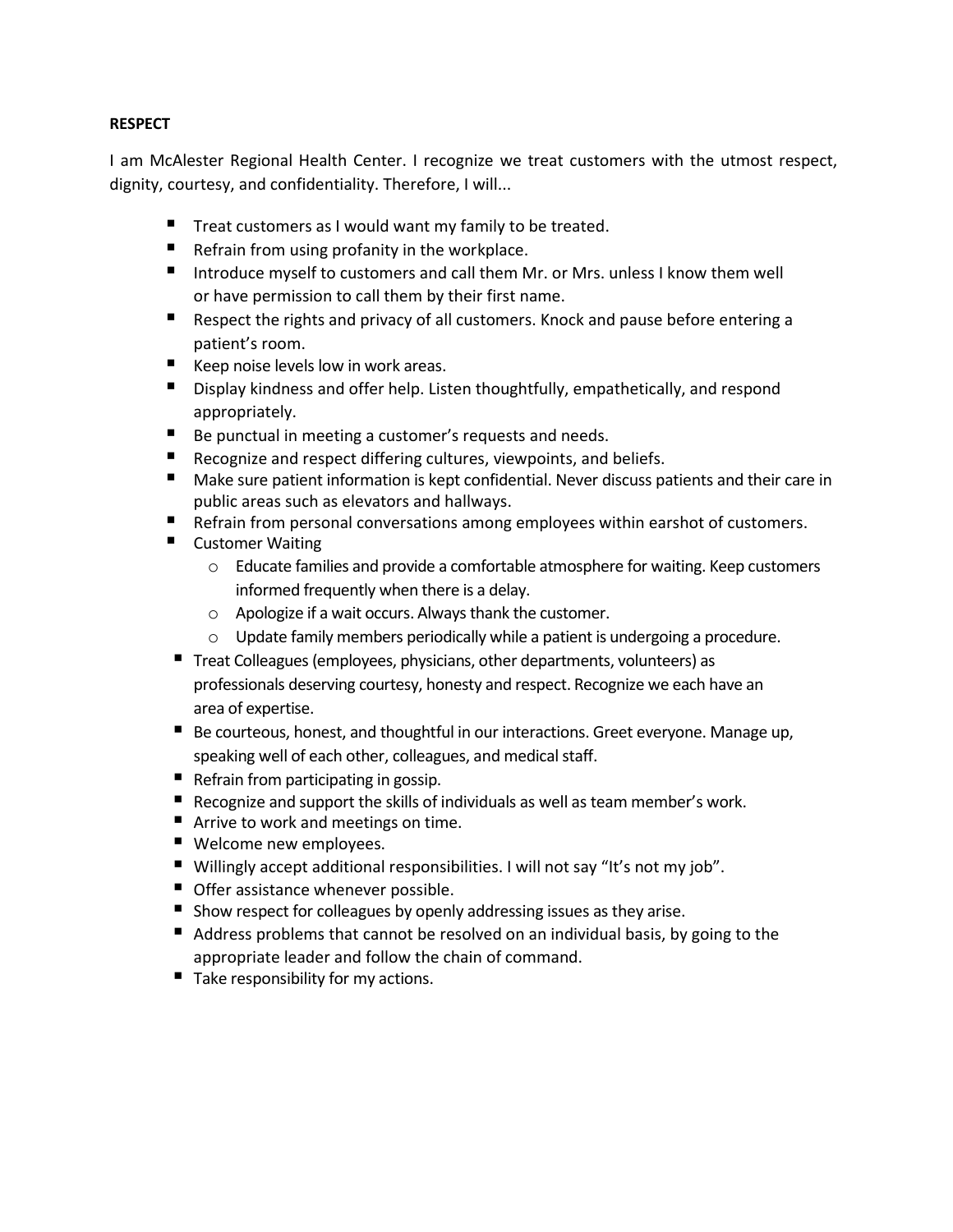## **COMMUNICATION**

I am McAlester Regional Health Center. I listen attentively to customers and colleagues to fully understand their needs. Similarly, messages are delivered with courtesy, clarity, and care. Therefore, I will...

- Acknowledge customers
	- o Smile and maintain eye contact. Introduce myself and my role.
	- o Listen and respond to both verbal and non-verbal messages.
	- o Escort a customer to their destination when they appear to need directions.
- Keep customers appropriately informed
	- o Use appropriate terms that can be understood.
	- o Communicate appropriately to fit age, gender, and culture of customer.
	- o Invite and answer questions. Provide timely feedback.
- Acknowledge Call Lights
	- $\circ$  If you are passing a room and you see an unanswered call light, enter the room, with the patient's permission, and say, "Hello, I am \_\_\_\_\_ . I saw your call light is on; please tell me what you need. I will relay your message." Do not leave the floor until you are sure the message has been conveyed to the proper caregiver.
	- o Always ask: "Is there anything else I can do for you? I have the time."

### **PRIVACY**

I am McAlester Regional Health Center. I will respect the patients' right to privacy and dignity. I am committed to fostering a secure and trusting environment. Therefore, I will...

- Treat all information as confidential and be aware of the importance it plays in providing the best care possible.
- Respect the customers' right for privacy and access only the information necessary to serve them.
- Communicate with patients and their families in a private manner.
- Never discuss patient information or hospital business in a public area.
- Follow the release of information and privacy policies, reporting any breach or potential breach to the Privacy Officer.
- Address conflicts with others privately and respectfully.